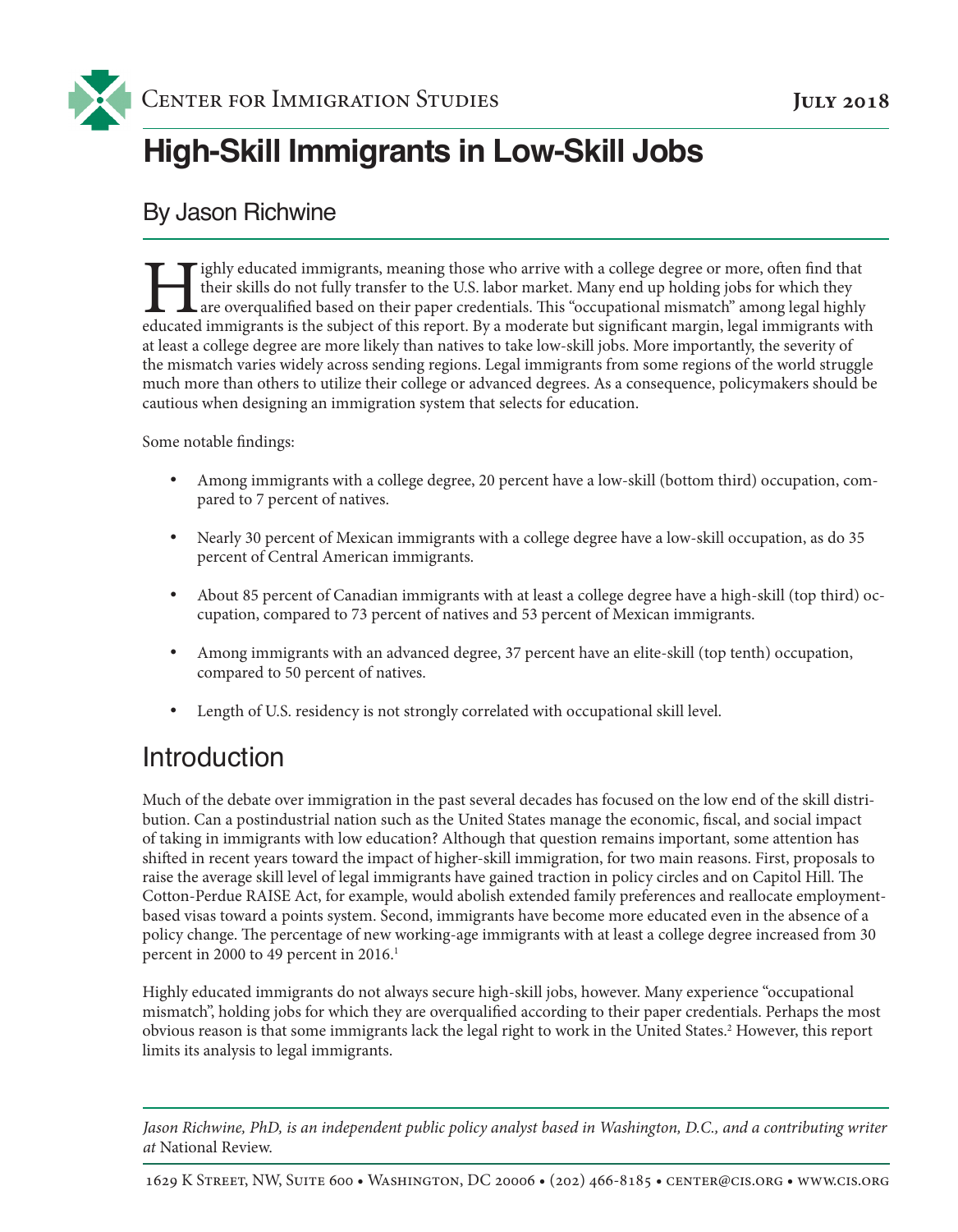#### **Center for Immigration Studies**

Occupational mismatch can still occur among legal immigrants for a variety of reasons. Cultural obstacles include a lack of English literacy and an unfamiliarity with regulations, networking, and licensing requirements in the U.S. labor market.<sup>3</sup> In addition, some skilled immigrants arrive on temporary visas that restrict their job options.<sup>4</sup> Beyond labor market obstacles, different countries may simply have different standards for earning degrees, meaning that the actual skills of educated immigrants can vary considerably across sending nations.<sup>5</sup>

This report offers new data on occupational mismatch among highly educated legal immigrants. It demonstrates that immigrant groups differ, on average, in how they utilize their college or advanced degrees in the U.S. labor market. Some highly educated immigrants, such as those from Canada and Australia, generally take jobs in the United States that require more skill than jobs held by comparably educated natives. By contrast, highly educated immigrants from places such as Mexico and Central America tend to take lower-skill jobs despite their credentials. The occupational skills gap does not disappear as immigrants spend more time in the United States. These results suggest a need for caution in designing a high-skill immigration system.

## Methodology

Economists have built a voluminous literature on occupational mismatch since the mid-1970s, with several studies focusing on immigrants specifically. The general finding from Western Europe and the Anglosphere is that immigrants are more likely to be mismatched than natives.<sup>6</sup>

In the context of high-skill immigration to the United States, the most relevant study comes from Barry Chiswick and Paul Miller.7 Chiswick and Miller defined the skill level of each Census-designated occupation using the "realized matches" technique, meaning they determined the most common level of educational attainment held by natives in each occupation. The authors found that highly educated immigrants were more likely than natives to hold jobs below their skill level. They also found that the difference was smaller for immigrants with stays of 20 years or more in the United States. Because they used data from the single year of 2000, however, it is unclear whether the progress is due to acculturation or to a change in the characteristics of immigrants who arrived over time.

Using data from the five-year sample of the 2016 American Community Survey (ACS), this report starts with a version of the "realized matches" technique. It defines the skill level of an occupation as the average years of education held by natives who work in that occupation. Occupations are then ranked by their skill level and put into four categories: bottom third ("lower skill"), middle third ("middle skill"), top third ("higher skill"), and top tenth ("elite skill"). For example, if we take all the natives who work as receptionists and average their years of education together, we get 13.1 years. Therefore, the occupation of receptionist has a skill level of 13.1, placing it in the "middle skill" category as indicated by Table 1 below.

| <b>Category Label</b> | Skill Level*<br>Range | Description  | Example<br>Occupation   | Skill Level* of<br>Example |
|-----------------------|-----------------------|--------------|-------------------------|----------------------------|
| "Low Skill"           | $11.4 - 12.9$         | Bottom third | Food Processing         | 11.9                       |
| "Middle Skill"        | $12.9 - 14.4$         | Middle third | Receptionist            | 13.1                       |
| "High Skill"          | $14.4 - 19.5$         | Top third    | Computer Programmer     | 15.4                       |
| "Elite Skill"         | $16.3 - 19.5$         | Top tenth    | Astronomer or Physicist | 18.4                       |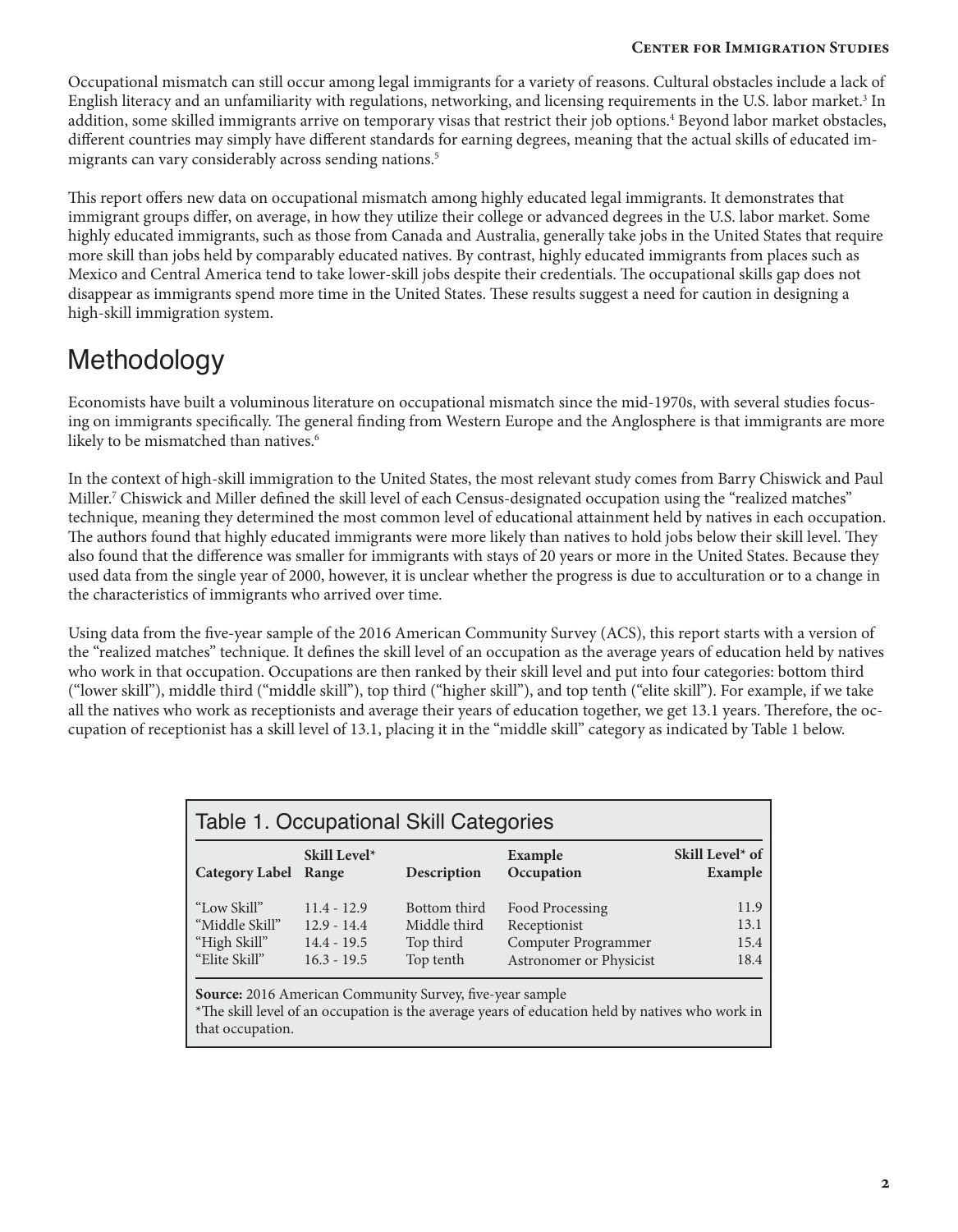The advantage of this method is the rich amount of information it provides about the skill level of occupations held by both immigrants and natives. Rather than dichotomously classifying each worker as mismatched or not, we can see the degree to which highly educated immigrants differ from highly educated natives — both in terms of the average years of education required for their jobs, and in terms of the occupational skill categories (lower, middle, higher, elite) into which they fall.

All results are based on ACS respondents ages 25 to 64 who are currently employed.<sup>8</sup> Immigrants must have first arrived at age 25 or older to ensure that most received their education abroad. Finally, immigrants likely to be illegal are removed from the data.<sup>9</sup>

### **Results**

This section presents occupational skill levels by immigrants' region of origin, then by country of origin, then by length of residence in the United States.

**Occupational Skill Level by Sending Region.** Table 2 gives results for all workers with a college degree or more. The bottom two rows show that natives have an occupational skill level that is a moderate 0.2 years greater than immigrants, and that natives are more likely to participate in high- and elite-skill jobs. More important than the overall immigrant-native comparison, however, is how much the occupational skill levels vary among highly educated immigrant groups. Roughly one quarter of highly educated immigrants from Mexico and Central America are in low-skill occupations, compared to less than 5 percent of immigrants from Canada and Australia.

The next two tables split highly educated immigrants into college and advanced degree categories. Again, there is considerable variation in occupational skill across immigrant-sending regions. About 77 percent of college graduates from Canada have a high-skill occupation, compared to just 32 percent of college-educated Central American immigrants. In fact, Central American immigrants with a college degree are marginally more likely to be in low-skill occupations than in high-skill ones.

|            |                                                                            |                    | Percentage Who Are in<br><b>Occupations That Are</b> |                                              |                                      |                                       |  |
|------------|----------------------------------------------------------------------------|--------------------|------------------------------------------------------|----------------------------------------------|--------------------------------------|---------------------------------------|--|
| Percent of | Immigrant Immigrant Regional/ Occupational<br><b>Total National Origin</b> | <b>Skill Level</b> | (Bottom<br>Third)                                    | Low Skill Middle Skill<br>(Middle)<br>Third) | <b>High Skill</b><br>(Top)<br>Third) | <b>Elite Skill</b><br>(Top)<br>Tenth) |  |
|            | 3% Canada                                                                  | 15.8               | 2.8%                                                 | 12.2%                                        | 85.0%                                | 30.6%                                 |  |
| $1\%$      | Australia and Oceania                                                      | 15.5               | 4.3%                                                 | 16.0%                                        | 79.7%                                | 24.0%                                 |  |
|            | 17% South Asia                                                             | 15.4               | 9.0%                                                 | 17.2%                                        | 73.8%                                | 20.0%                                 |  |
| 18%        | Europe                                                                     | 15.3               | 10.8%                                                | 17.9%                                        | 71.3%                                | 23.0%                                 |  |
|            | 7% Middle East                                                             | 15.2               | 15.2%                                                | 23.1%                                        | 61.7%                                | 27.1%                                 |  |
|            | 28% East Asia                                                              | 15.2               | 10.3%                                                | 21.3%                                        | 68.4%                                | 20.9%                                 |  |
|            | 7% Africa                                                                  | 15.0               | 17.6%                                                | 19.4%                                        | 63.0%                                | 22.1%                                 |  |
|            | 8% South America                                                           | 14.8               | 18.3%                                                | 24.4%                                        | 57.3%                                | 20.1%                                 |  |
|            | 3% Mexico                                                                  | 14.6               | 24.7%                                                | 22.8%                                        | 52.5%                                | 23.6%                                 |  |
| $1\%$      | Central America                                                            | 14.4               | 27.6%                                                | 26.6%                                        | 45.8%                                | 20.2%                                 |  |
|            | 6% Caribbean                                                               | 14.3               | 29.7%                                                | 24.8%                                        | 45.5%                                | 16.3%                                 |  |
|            | 100% All Immigrants                                                        | 15.1               | 13.2%                                                | 20.2%                                        | 66.6%                                | 21.7%                                 |  |
|            | <b>Natives</b>                                                             | 15.3               | 5.1%                                                 | 22.0%                                        | 72.9%                                | 26.1%                                 |  |

#### Table 2. Occupational Skill Level of **College or Advanced Degree Holders**, by Immigrant Regional/National Origin

**Source:** 2016 American Community Survey, five-year sample

\*The skill level of an occupation is the average years of education held by natives who work in that occupation.

Restricted to employed adults ages 25 to 64. Immigrants must have arrived at age 25 or later.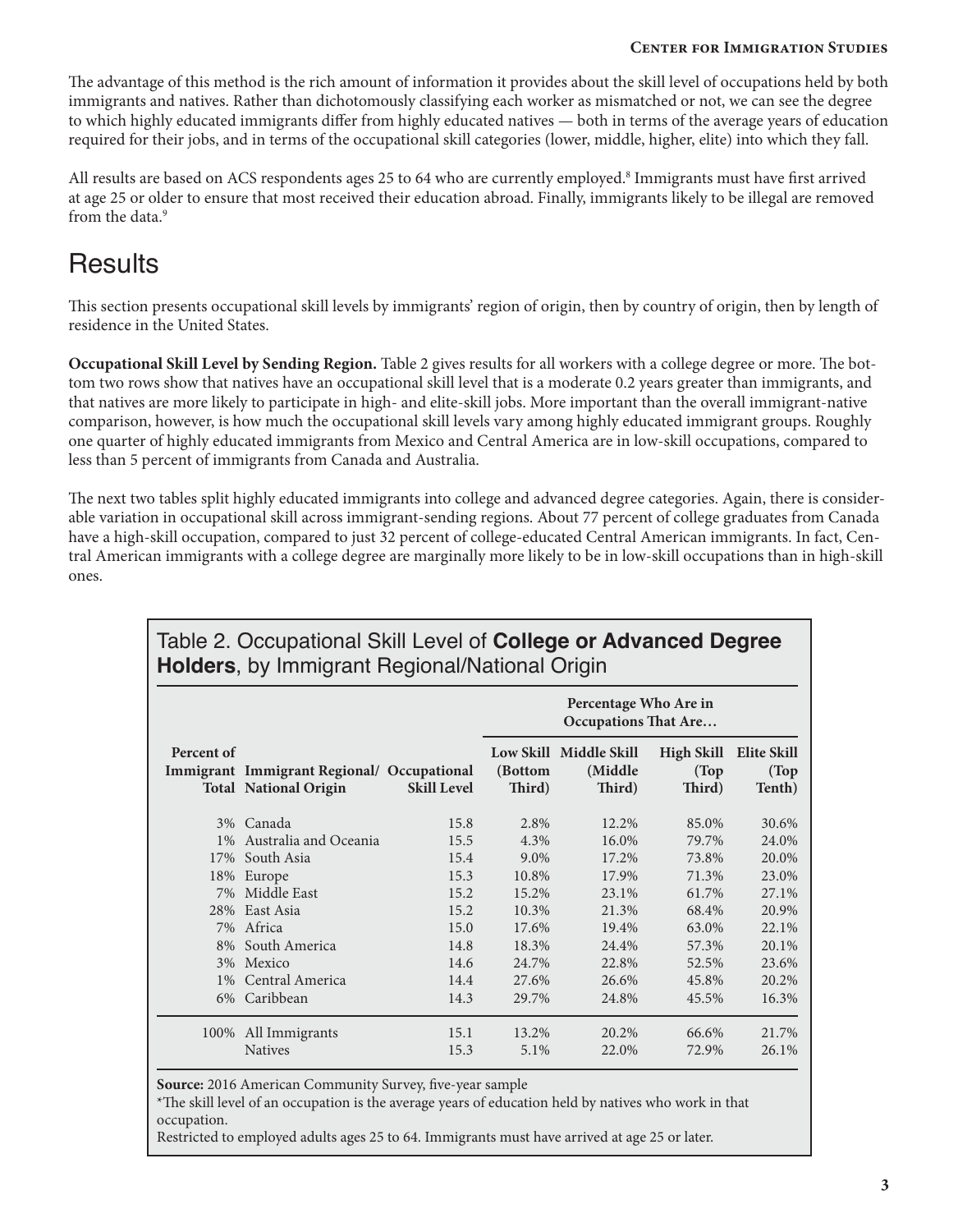#### Table 3. Occupational Skill Level of **College Degree** Holders, by Immigrant Regional/National Origin

|            |                                                                            |                    | Percentage Who Are in<br><b>Occupations That Are</b> |                                              |                                      |                                       |
|------------|----------------------------------------------------------------------------|--------------------|------------------------------------------------------|----------------------------------------------|--------------------------------------|---------------------------------------|
| Percent of | Immigrant Immigrant Regional/ Occupational<br><b>Total National Origin</b> | <b>Skill Level</b> | (Bottom<br>Third)                                    | Low Skill Middle Skill<br>(Middle)<br>Third) | <b>High Skill</b><br>(Top)<br>Third) | <b>Elite Skill</b><br>(Top)<br>Tenth) |
| $3\%$      | Canada                                                                     | 15.0               | 4.4%                                                 | 18.6%                                        | 77.1%                                | 10.7%                                 |
| $1\%$      | Australia and Oceania                                                      | 15.0               | 6.5%                                                 | 20.7%                                        | 72.7%                                | 10.6%                                 |
|            | 15% South Asia                                                             | 14.6               | 15.0%                                                | 24.1%                                        | 60.8%                                | 6.9%                                  |
| 15%        | Europe                                                                     | 14.5               | 17.7%                                                | 24.8%                                        | 57.5%                                | 8.0%                                  |
|            | 31% East Asia                                                              | 14.4               | 15.7%                                                | 29.4%                                        | 54.9%                                | 7.2%                                  |
|            | 7% Africa                                                                  | 14.3               | 24.6%                                                | 24.3%                                        | 51.1%                                | 9.1%                                  |
| 7%         | Middle East                                                                | 14.2               | 23.5%                                                | 32.3%                                        | 44.2%                                | 9.2%                                  |
| 9%         | South America                                                              | 14.1               | 24.7%                                                | 30.3%                                        | 44.9%                                | 8.6%                                  |
|            | 3% Mexico                                                                  | 14.1               | 29.7%                                                | 27.0%                                        | 43.3%                                | 14.5%                                 |
| 8%         | Caribbean                                                                  | 13.8               | 35.3%                                                | 27.9%                                        | 36.8%                                | 7.8%                                  |
|            | 2% Central America                                                         | 13.7               | 35.5%                                                | 32.1%                                        | 32.4%                                | 7.9%                                  |
| 100%       | All Immigrants                                                             | 14.4               | 19.9%                                                | 27.3%                                        | 52.8%                                | 8.1%                                  |
|            | <b>Natives</b>                                                             | 14.8               | 6.8%                                                 | 28.4%                                        | 64.8%                                | 12.7%                                 |

**Source:** 2016 American Community Survey, five-year sample

\*The skill level of an occupation is the average years of education held by natives who work in that occupation.

Restricted to employed adults ages 25 to 64. Immigrants must have arrived at age 25 or later.

#### Table 4. Occupational Skill Level of **Advanced Degree** Holders, by Immigrant Regional/National Origin

|            |                                                                            |                    | Percentage Who Are in<br><b>Occupations That Are</b> |                                              |                                      |                                       |
|------------|----------------------------------------------------------------------------|--------------------|------------------------------------------------------|----------------------------------------------|--------------------------------------|---------------------------------------|
| Percent of | Immigrant Immigrant Regional/ Occupational<br><b>Total National Origin</b> | <b>Skill Level</b> | (Bottom<br>Third)                                    | Low Skill Middle Skill<br>(Middle)<br>Third) | <b>High Skill</b><br>(Top)<br>Third) | <b>Elite Skill</b><br>(Top)<br>Tenth) |
| $3\%$      | Canada                                                                     | 16.6               | 1.2%                                                 | $6.0\%$                                      | 92.8%                                | 50.2%                                 |
| 7%         | Middle East                                                                | 16.4               | 5.7%                                                 | 12.6%                                        | 81.7%                                | 47.5%                                 |
| $1\%$      | Australia and Oceania                                                      | 16.2               | 1.6%                                                 | 10.3%                                        | 88.2%                                | 40.5%                                 |
|            | 26% East Asia                                                              | 16.2               | 3.3%                                                 | 10.7%                                        | 86.1%                                | 39.1%                                 |
| 21%        | South Asia                                                                 | 16.0               | 4.3%                                                 | 11.9%                                        | 83.9%                                | 30.2%                                 |
| 22%        | Europe                                                                     | 15.9               | 5.6%                                                 | 12.7%                                        | 81.7%                                | 34.4%                                 |
|            | 6% Africa                                                                  | 15.9               | 9.2%                                                 | 13.7%                                        | 77.1%                                | 37.5%                                 |
| $1\%$      | Central America                                                            | 15.8               | 12.9%                                                | $16.1\%$                                     | 71.0%                                | 43.2%                                 |
| 7%         | South America                                                              | 15.7               | 9.0%                                                 | 15.8%                                        | 75.3%                                | 36.8%                                 |
|            | 2% Mexico                                                                  | 15.7               | 14.2%                                                | 13.8%                                        | 72.0%                                | 43.1%                                 |
| 5%         | Caribbean                                                                  | 15.2               | 18.6%                                                | 18.7%                                        | 62.7%                                | 33.4%                                 |
| 100%       | All Immigrants                                                             | 16.0               | 5.8%                                                 | 12.4%                                        | 81.8%                                | 36.7%                                 |
|            | <b>Natives</b>                                                             | 16.3               | 2.1%                                                 | 10.7%                                        | 87.2%                                | 49.8%                                 |

**Source:** 2016 American Community Survey, five-year sample

\*The skill level of an occupation is the average years of education held by natives who work in that occupation.

Restricted to employed adults ages 25 to 64. Immigrants must have arrived at age 25 or later.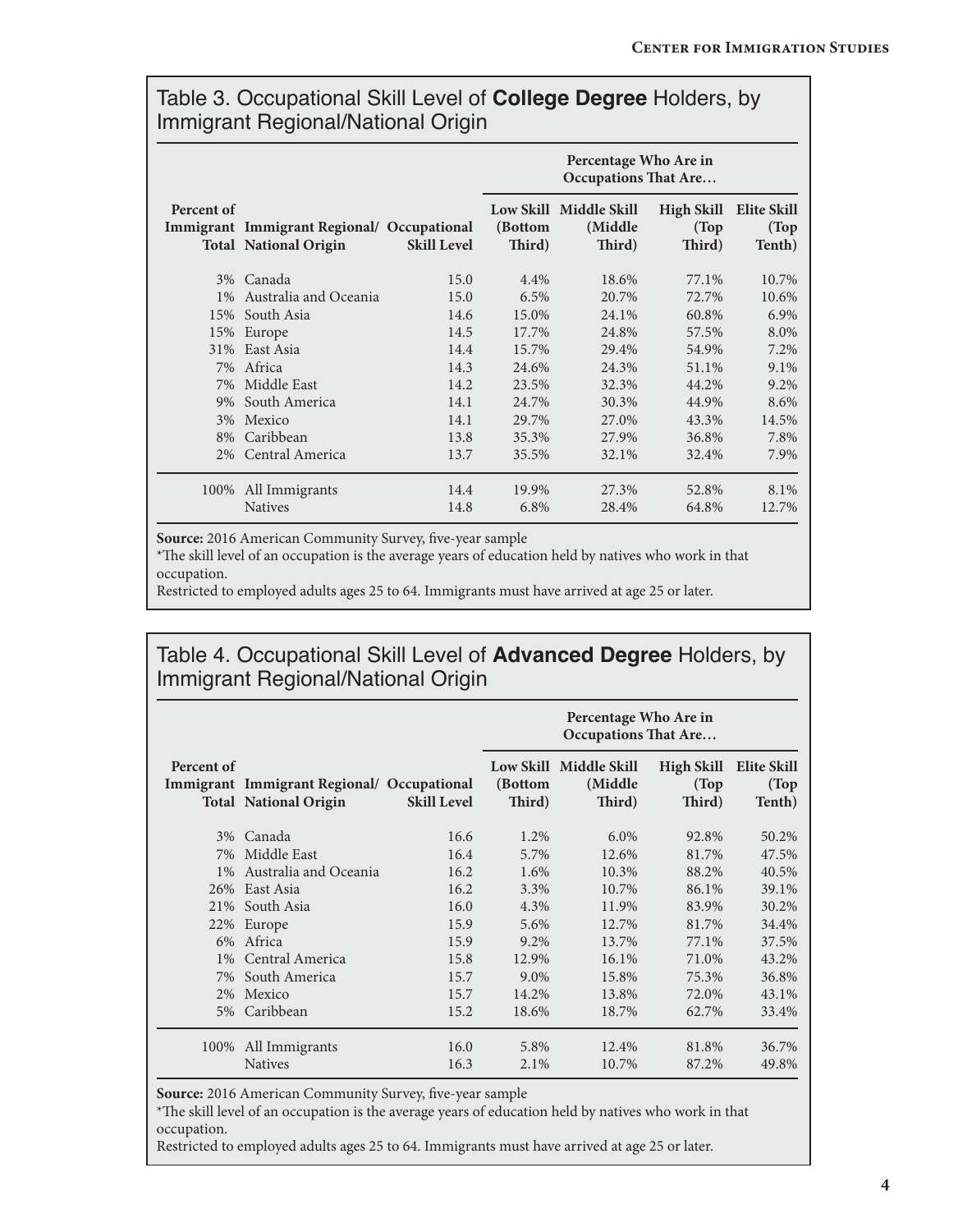Advanced degree holders, both immigrant and native alike, have substantially higher occupational skill levels than college graduates. Nevertheless, a nonnegligible proportion of Latin American postgraduates are profoundly mismatched, holding low-skill jobs despite having at least a master's degree.

Notably, only 50 percent of natives with advanced degrees hold an elite job. Although that is 13 percentage points higher than the figure for comparably educated immigrants, advanced degrees clearly do not guarantee elite occupational status for any group.

#### **Occupational Skill Level by**

**Sending Country.** Occupational skill levels are even more disparate across individual countries, with nearly two years separating the college-educated immigrants with the highest occupation skill levels from those with the lowest. Interestingly, although Western Europe and the Anglosphere predominate at the top of the college table, several Middle Eastern countries head up the advanced degree table. Country-to-country rankings should be regarded as approximate, however, as the sample sizes can be small.<sup>10</sup>

### Table 5. Occupational Skill Level of **College Degree** Holders, by Immigrant Sending Country

|                                     |              |                                                | Percentage Who Are in<br><b>Occupations That Are</b> |                   |                                        |
|-------------------------------------|--------------|------------------------------------------------|------------------------------------------------------|-------------------|----------------------------------------|
| <b>Immigrant-Sending</b><br>Country | Occupational | <b>Low Skill</b><br>Skill Level (Bottom Third) | Middle Skill<br>(Middle Third)                       | <b>High Skill</b> | Elite Skill<br>(Top Third) (Top Tenth) |
| South Africa                        | 15.2         | 3.7%                                           | 19.6%                                                | 76.7%             | 13.2%                                  |
| Australia                           | 15.2         | 2.9%                                           | 16.7%                                                | 80.4%             | 10.6%                                  |
| Canada                              | 15.0         | 4.4%                                           | 18.6%                                                | 77.1%             | 10.7%                                  |
| United Kingdom                      | 15.0         | 4.8%                                           | 19.9%                                                | 75.3%             | 8.8%                                   |
| Israel/Palestine                    | 15.0         | 6.3%                                           | 20.9%                                                | 72.9%             | 11.9%                                  |
| Germany                             | 14.9         | 7.4%                                           | 23.3%                                                | 69.3%             | 11.6%                                  |
| Japan                               | 14.8         | 4.8%                                           | 26.8%                                                | 68.4%             | 7.9%                                   |
| (U.S. Native)                       | 14.8         | 6.8%                                           | 28.4%                                                | 64.8%             | 12.7%                                  |
| India                               | 14.8         | 11.4%                                          | 22.1%                                                | 66.5%             | 6.1%                                   |
| France                              | 14.8         | 6.4%                                           | 24.3%                                                | 69.3%             | 11.1%                                  |
| Ireland                             | 14.7         | 10.4%                                          | 24.7%                                                | 64.9%             | 9.0%                                   |
| China                               | 14.6         | 12.2%                                          | 30.4%                                                | 57.4%             | 9.2%                                   |
| Jamaica                             | 14.6         | 16.4%                                          | 24.6%                                                | 59.0%             | 14.4%                                  |
| Argentina                           | 14.6         | 9.8%                                           | 31.7%                                                | 58.6%             | 11.2%                                  |
| Taiwan                              | 14.6         | 8.4%                                           | 33.3%                                                | 58.3%             | 7.3%                                   |
| Guyana                              | 14.6         | 13.0%                                          | 28.0%                                                | 59.0%             | 8.2%                                   |
| Romania                             | 14.5         | 18.5%                                          | 24.1%                                                | 57.4%             | 10.0%                                  |
| Kenya                               | 14.5         | 17.8%                                          | 22.6%                                                | 59.6%             | 8.8%                                   |
| Venezuela                           | 14.5         | 13.2%                                          | 30.4%                                                | 56.4%             | 11.3%                                  |
| Iran                                | 14.5         | 16.0%                                          | 32.4%                                                | 51.6%             | 9.8%                                   |
| Philippines                         | 14.4         | 17.5%                                          | 25.1%                                                | 57.3%             | 6.5%                                   |
| Nigeria                             | 14.4         | 21.8%                                          | 24.2%                                                | 54.0%             | 9.7%                                   |
| Turkey                              | 14.3         | 18.6%                                          | 35.0%                                                | 46.4%             | 7.8%                                   |
| Russia                              | 14.3         | 22.3%                                          | 26.3%                                                | 51.4%             | 5.1%                                   |
| Vietnam                             | 14.2         | 17.9%                                          | 34.2%                                                | 47.9%             | 7.0%                                   |
| Korea                               | 14.2         | 16.4%                                          | 39.0%                                                | 44.7%             | 7.7%                                   |
| Pakistan                            | 14.2         | 22.4%                                          | 35.6%                                                | 42.0%             | 8.1%                                   |
| Brazil                              | 14.2         | 20.6%                                          | 30.6%                                                | 48.9%             | 7.5%                                   |
| Ukraine                             | 14.1         | 28.1%                                          | 24.8%                                                | 47.1%             | 5.0%                                   |
| Colombia                            | 14.1         | 24.5%                                          | 29.7%                                                | 45.8%             | 10.0%                                  |
| Haiti                               | 14.1         | 31.5%                                          | 22.1%                                                | 46.4%             | 9.5%                                   |
| Ghana                               | 14.1         | 28.1%                                          | 28.6%                                                | 43.3%             | 5.9%                                   |
| Mexico                              | 14.1         | 29.7%                                          | 27.0%                                                | 43.3%             | 14.5%                                  |
| Egypt                               | 14.0         | 26.8%                                          | 35.1%                                                | 38.1%             | 10.5%                                  |
| Ethiopia                            | 13.9         | 37.8%                                          | 27.5%                                                | 34.7%             | 8.7%                                   |
| Bangladesh                          | 13.9         | 39.1%                                          | 29.3%                                                | 31.6%             | 10.2%                                  |
| Indonesia                           | 13.8         | 24.6%                                          | 44.0%                                                | 31.4%             | $6.0\%$                                |
| Iraq                                | 13.8         | 34.6%                                          | 30.0%                                                | 35.4%             | 8.0%                                   |
| Bulgaria                            | 13.8         | 31.8%                                          | 29.6%                                                | 38.5%             | 3.7%                                   |
| Poland                              | 13.8         | 37.0%                                          | 28.1%                                                | 34.9%             | 6.1%                                   |
| El Salvador                         | 13.7         | 35.1%                                          | 28.8%                                                | 36.2%             | 8.1%                                   |
| Peru                                | 13.7         | 35.0%                                          | 32.3%                                                | 32.7%             | 6.8%                                   |
| Burma                               | 13.7         | 30.9%                                          | 35.9%                                                | 33.2%             | 1.7%                                   |
| Ecuador                             | 13.7         | 37.8%                                          | 29.0%                                                | 33.2%             | 5.4%                                   |
| Thailand                            | 13.7         | 21.0%                                          | 52.5%                                                | 26.5%             | 4.9%                                   |
| Albania                             | 13.6         | 40.5%                                          | 32.3%                                                | 27.2%             | 8.2%                                   |
| Cuba                                | 13.6         | 41.0%                                          | 28.8%                                                | 30.2%             | 6.7%                                   |
| Nicaragua                           | 13.3         | 47.3%                                          | 29.8%                                                | 22.9%             | 7.0%                                   |
| Dominican Republic                  | 13.3         | 48.4%                                          | 30.9%                                                | 20.6%             | 2.8%                                   |

**Source:** 2016 American Community Survey, five-year sample

\*The skill level of an occupation is the average years of education held by natives who work in that occupation.

Restricted to employed adults ages 25 to 64. Immigrants must have arrived at age 25 or later. Excludes countries with fewer than 250 cases.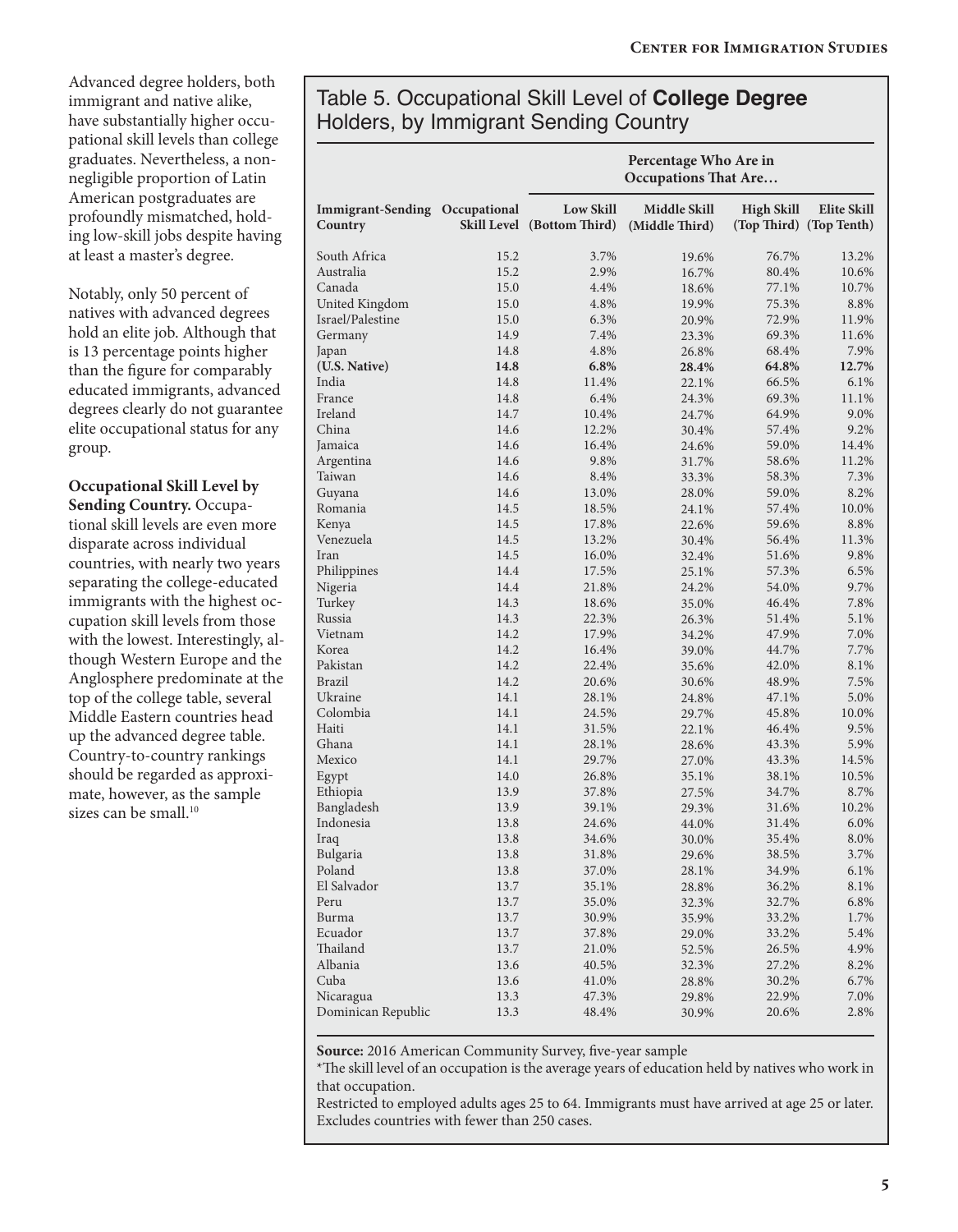#### Table 6. Occupational Skill Level of **Advanced Degree** Holders, by Immigrant Sending Country

|                                     | Percentage Who Are in<br><b>Occupations That Are</b> |                                                |                                |                   |                                        |  |
|-------------------------------------|------------------------------------------------------|------------------------------------------------|--------------------------------|-------------------|----------------------------------------|--|
| <b>Immigrant-Sending</b><br>Country | Occupational                                         | <b>Low Skill</b><br>Skill Level (Bottom Third) | Middle Skill<br>(Middle Third) | <b>High Skill</b> | Elite Skill<br>(Top Third) (Top Tenth) |  |
| Egypt                               | 17.0                                                 | 6.4%                                           | 8.6%                           | 85.0%             | 59.6%                                  |  |
| Lebanon                             | 16.7                                                 | 1.6%                                           | 13.3%                          | 85.1%             | 52.8%                                  |  |
| Canada                              | 16.6                                                 | 1.2%                                           | 6.0%                           | 92.8%             | 50.2%                                  |  |
| Spain                               | 16.6                                                 | 0.6%                                           | 8.4%                           | 91.0%             | 55.2%                                  |  |
| Iran                                | 16.6                                                 | 3.5%                                           | 13.5%                          | 83.0%             | 49.8%                                  |  |
| Israel/Palestine                    | 16.4                                                 | 2.1%                                           | 8.8%                           | 89.1%             | 44.7%                                  |  |
| Korea                               | 16.4                                                 | 5.2%                                           | 11.0%                          | 83.8%             | 54.2%                                  |  |
| South Africa                        | 16.4                                                 | 2.1%                                           | 10.5%                          | 87.4%             | 43.6%                                  |  |
| Italy                               | 16.3                                                 | 1.8%                                           | 10.0%                          | 88.2%             | 44.8%                                  |  |
| Turkey                              | 16.3                                                 | 3.0%                                           | 12.9%                          | 84.1%             | 46.3%                                  |  |
| Argentina                           | 16.3                                                 | 2.5%                                           | 9.8%                           | 87.7%             | 46.1%                                  |  |
| Romania                             | 16.3                                                 | 3.3%                                           | 9.8%                           | 86.9%             | 40.2%                                  |  |
| China                               | 16.3                                                 | 1.7%                                           | 7.7%                           | 90.5%             | 38.8%                                  |  |
| (U.S. Native)                       | 16.3                                                 | 2.1%                                           | 10.7%                          | 87.2%             | 49.8%                                  |  |
| Pakistan                            | 16.3                                                 | 6.6%                                           | 17.5%                          | 75.9%             | 41.6%                                  |  |
| Japan                               | 16.2                                                 | 2.3%                                           | 10.6%                          | 87.1%             | 42.1%                                  |  |
| Australia                           | 16.2                                                 | 0.4%                                           | 9.1%                           | 90.6%             | 38.4%                                  |  |
| Germany                             | 16.2                                                 | 2.0%                                           | 10.1%                          | 87.9%             | 40.0%                                  |  |
| Ireland                             | 16.2                                                 | 1.5%                                           | 5.4%                           | 93.1%             | 35.0%                                  |  |
| United Kingdom                      | 16.1                                                 | 0.9%                                           | 8.7%                           | 90.5%             | 36.5%                                  |  |
| Netherlands                         | 16.1                                                 | 1.2%                                           | 9.2%                           | 89.6%             | 35.1%                                  |  |
| Philippines                         | 16.1                                                 | 6.0%                                           | 14.8%                          | 79.3%             | 42.3%                                  |  |
| Kenya                               | 16.1                                                 | 6.6%                                           | 9.5%                           | 83.9%             | 43.2%                                  |  |
| Jamaica                             | 16.1                                                 | 5.5%                                           | 11.8%                          | 82.7%             | 48.5%                                  |  |
| India                               | 16.0                                                 | 2.8%                                           | 10.3%                          | 86.9%             | 28.5%                                  |  |
| Nepal                               | 16.0                                                 | 13.7%                                          | 13.8%                          | 72.4%             | 40.0%                                  |  |
| France                              | 16.0                                                 | 1.5%                                           | 11.4%                          | 87.1%             | 33.5%                                  |  |
| Nigeria                             | 15.9                                                 | 7.2%                                           | 15.8%                          | 76.9%             | 40.0%                                  |  |
| Taiwan                              | 15.9                                                 | 1.7%                                           | 11.4%                          | 87.0%             | 28.5%                                  |  |
| Ghana                               | 15.9                                                 | 11.0%                                          | 13.1%                          | 75.9%             | 37.0%                                  |  |
| Vietnam                             | 15.8                                                 | 9.4%                                           | 14.5%                          | 76.1%             | 34.6%                                  |  |
| Brazil                              | 15.8                                                 | 7.3%                                           | 13.9%                          | 78.7%             | 36.8%                                  |  |
| Ethiopia                            | 15.7                                                 | 14.0%                                          | 15.6%                          | 70.5%             | 36.4%                                  |  |
| Russia                              | 15.7                                                 | 8.1%                                           | 13.8%                          | 78.1%             | 30.7%                                  |  |
| Mexico                              | 15.7                                                 | 14.2%                                          | 13.8%                          | 72.0%             | 43.1%                                  |  |
| Venezuela                           | 15.6                                                 | 5.2%                                           | 18.5%                          | 76.3%             | 29.0%                                  |  |
| Haiti                               | $15.6\,$                                             | 13.5%                                          | $15.6\%$                       | 70.9%             | 35.5%                                  |  |
| Colombia                            | 15.6                                                 | 9.5%                                           | 18.8%                          | 71.7%             | 33.3%                                  |  |
| Ecuador                             | 15.4                                                 | 17.5%                                          | 19.1%                          | 63.3%             | 34.1%                                  |  |
| Poland                              | 15.4                                                 | 13.6%                                          | 19.5%                          | 66.9%             | 31.0%                                  |  |
| Peru                                | 15.4                                                 | 17.4%                                          | 17.1%                          | 65.5%             | 34.6%                                  |  |
| Thailand                            | 15.3                                                 | 6.1%                                           | 32.4%                          | $61.4\%$          | 25.9%                                  |  |
| Bulgaria                            | 15.2                                                 | 12.9%                                          | 21.3%                          | 65.8%             | 24.7%                                  |  |
| Ukraine                             | 15.2                                                 | 15.0%                                          | 17.2%                          | 67.8%             | 21.4%                                  |  |
| Bangladesh                          | 15.1                                                 | 18.6%                                          | 25.9%                          | 55.5%             | 25.0%                                  |  |
| Cuba                                | 14.6                                                 | 26.2%                                          | 24.9%                          | 48.9%             | 23.1%                                  |  |
| Dominican Republic                  | 14.6                                                 | 32.5%                                          | 22.2%                          | 45.3%             | 26.4%                                  |  |

**Source:** 2016 American Community Survey, five-year sample

\*The skill level of an occupation is the average years of education held by natives who work in that occupation.

Restricted to employed adults ages 25 to 64. Immigrants must have arrived at age 25 or later. Excludes countries with fewer than 250 cases.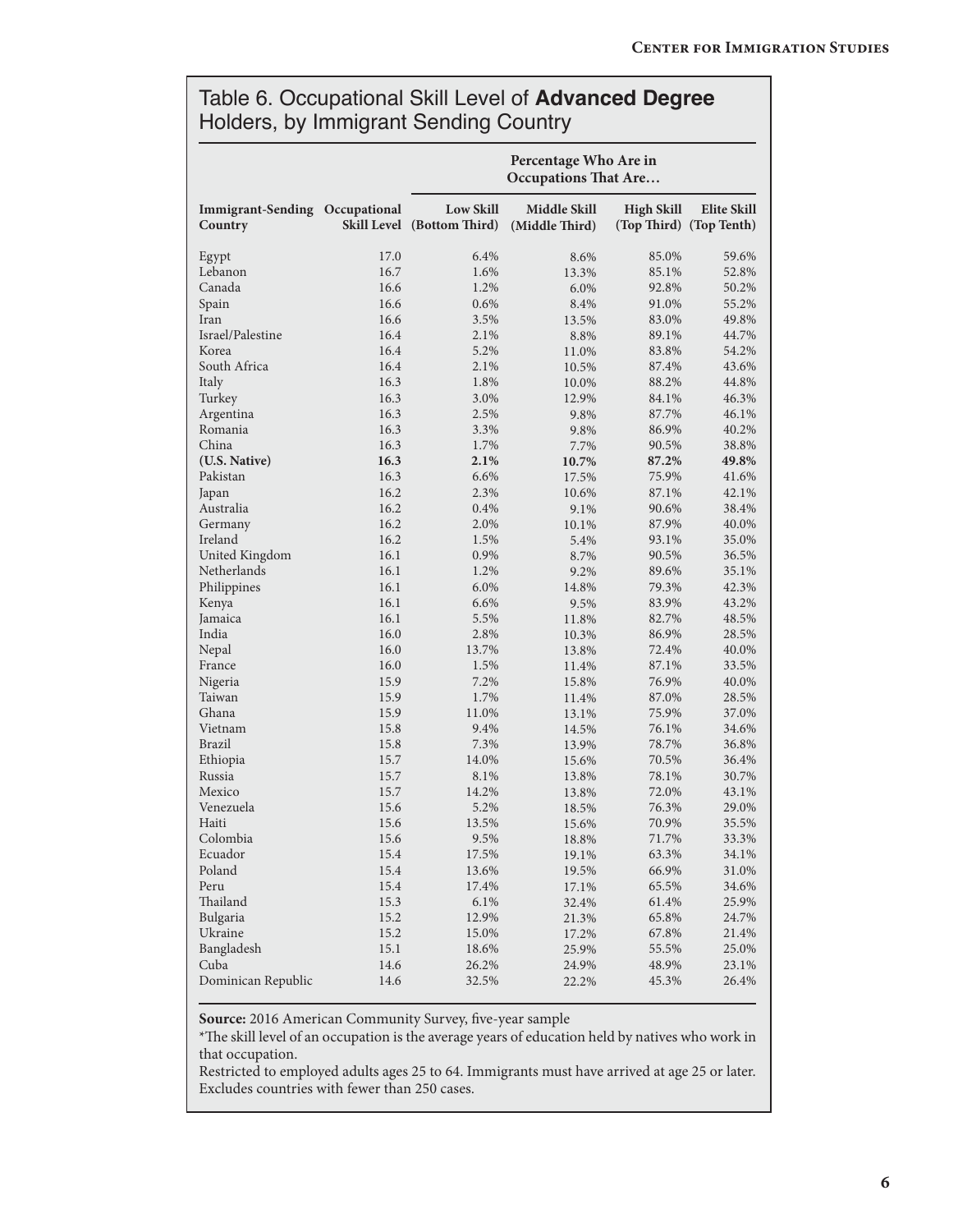**Occupational Skill Level by Length of Residency in the United States.** Although occupational mismatch should lessen as immigrants acculturate, the effect is difficult to discern. Recall from the methodology section that Chiswick and Miller found less mismatch among immigrants who had arrived at least 20 years earlier — which would be 1980, in their study — but they were unable to determine whether the difference reflects acculturation or the different characteristics of newer arrivals. The data are similarly ambiguous today. Table 7 shows that highly educated immigrants with fewer than 10 years in the United States appear to have a slightly greater skill level than more experienced cohorts, with higher percentages in both the low-skill and elite categories. No strong pattern emerges across time, however, and no residency group matches native skill levels.<sup>11</sup>

#### Table 7. Occupational Skill Level of **College or Advanced Degree** Holders, by Years of Residency

|                                                               |                                    | Percentage Who Are in<br><b>Occupations That Are</b> |                                              |                                  |                                  |  |
|---------------------------------------------------------------|------------------------------------|------------------------------------------------------|----------------------------------------------|----------------------------------|----------------------------------|--|
| <b>Years of Residency</b>                                     | Occupational<br><b>Skill Level</b> | (Bottom<br>Third)                                    | Low Skill Middle Skill<br>(Middle)<br>Third) | High Skill<br>(Top)<br>Third)    | Elite Skill<br>(Top)<br>Tenth)   |  |
| Less than 10<br>$10 \text{ to } 19$<br>20 to 29<br>30 or More | 15.2<br>15.1<br>15.1<br>15.2       | 14.3%<br>13.1%<br>12.5%<br>11.2%                     | 18.6%<br>20.4%<br>21.6%<br>22.1%             | 67.2%<br>66.4%<br>65.9%<br>66.7% | 23.8%<br>19.9%<br>21.4%<br>22.9% |  |

**Source:** 2016 American Community Survey, five-year sample

\*The skill level of an occupation is the average years of education held by natives who work in that occupation.

Restricted to employed adults ages 25 to 64. Immigrants must have arrived at age 25 or later.

## **Conclusion**

Lawmakers should approach a high-skill immigration policy with caution. Although highly educated immigrants certainly offer more economic benefits than less-educated immigrants, paper credentials are a noisy predictor of success. This report has shown that highly educated legal immigrants tend to take low-skill jobs more often than comparably educated natives do. More importantly, the average value of higher education varies depending on the sending country. Immigrants with at least a college degree from places such as Canada and Australia have an occupational skill level that is higher than their native counterparts. By contrast, highly educated immigrants from Latin America have a substantially lower occupational skill level than natives. To illustrate, 85 percent of Canadian immigrants with at least a college degree have a high-skill occupation, compared to 73 percent of natives and 53 percent of Mexican immigrants.

More broadly, policymakers should remember that "higher skill" does not mean "Einstein". Few college-educated immigrants are Silicon Valley entrepreneurs or Ivy League research scientists. In fact, only 22 percent of immigrants with at least a college degree have an elite-skill occupation. Most are ordinary people working ordinary jobs, just as natives are. If our goal is to recruit Einsteins, selection criteria must be more discriminating and objective than educational credentials alone.<sup>12</sup>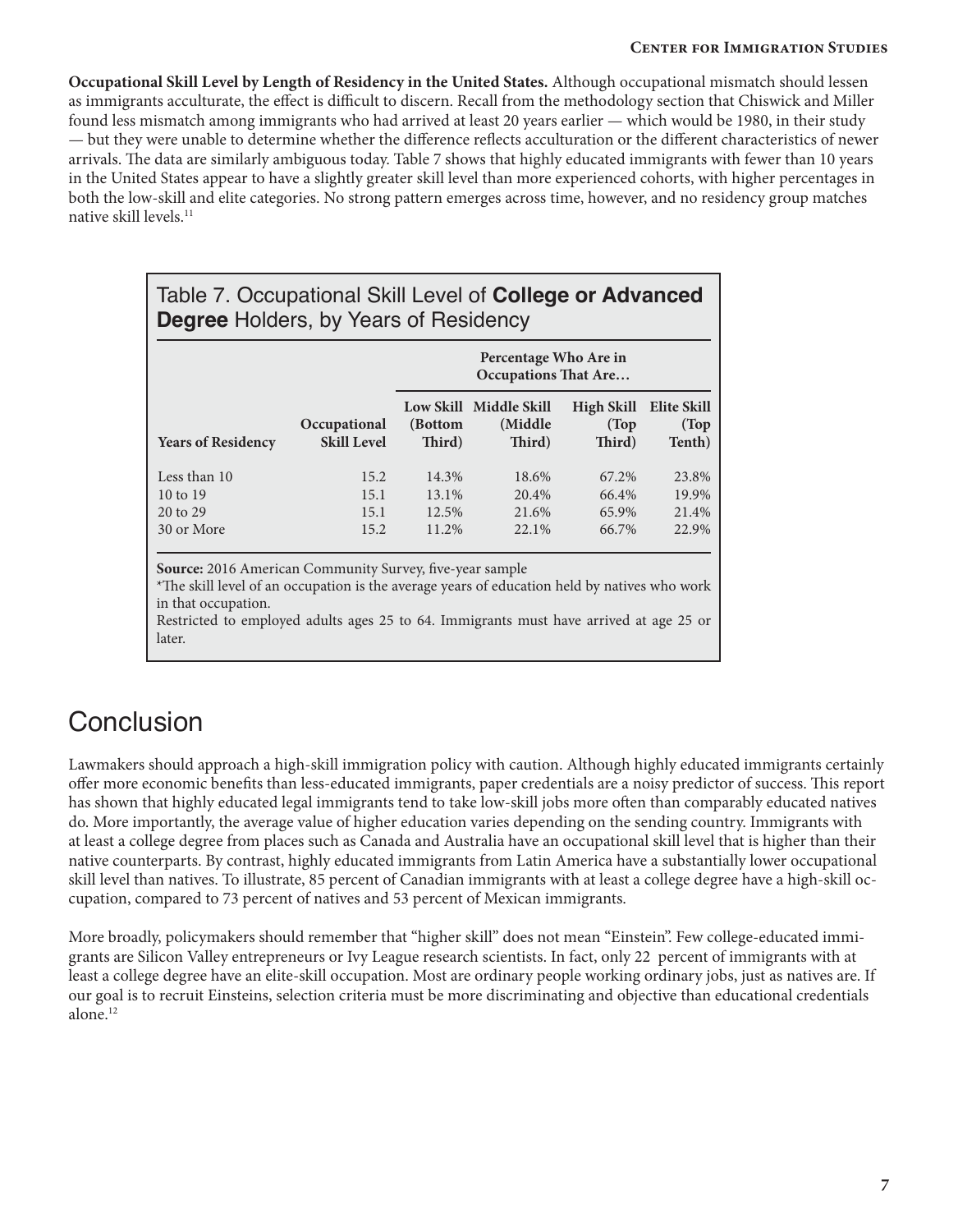## Appendix

For space and readability, the tables in the main text report means only. Standard errors (derived from the Census Bureau's replicate weights) are given below.

#### Standard Errors for Table 2, Occupational Skill Level of **College or Advanced Degree Holders**, by Immigrant Regional/National Origin

|                                                                   |                    | Percentage Who Are in<br><b>Occupations That Are</b> |                                             |                                      |                                       |  |
|-------------------------------------------------------------------|--------------------|------------------------------------------------------|---------------------------------------------|--------------------------------------|---------------------------------------|--|
| <b>Immigrant Regional/ Occupational</b><br><b>National Origin</b> | <b>Skill Level</b> | (Bottom<br>Third)                                    | Low Skill Middle Skill<br>(Middle<br>Third) | <b>High Skill</b><br>(Top)<br>Third) | <b>Elite Skill</b><br>(Top)<br>Tenth) |  |
| Canada                                                            | 0.035              | 0.30%                                                | 0.61%                                       | $0.67\%$                             | 0.83%                                 |  |
| Australia and Oceania                                             | 0.061              | 0.58%                                                | 1.51%                                       | 1.54%                                | 1.69%                                 |  |
| South Asia                                                        | 0.017              | 0.24%                                                | 0.29%                                       | $0.36\%$                             | $0.34\%$                              |  |
| Europe                                                            | 0.014              | 0.28%                                                | 0.30%                                       | 0.35%                                | 0.31%                                 |  |
| Middle East                                                       | 0.028              | 0.50%                                                | 0.54%                                       | 0.61%                                | 0.57%                                 |  |
| East Asia                                                         | 0.011              | 0.18%                                                | 0.27%                                       | $0.29\%$                             | 0.23%                                 |  |
| Africa                                                            | 0.032              | 0.54%                                                | 0.52%                                       | 0.67%                                | 0.65%                                 |  |
| South America                                                     | 0.028              | 0.52%                                                | 0.56%                                       | 0.67%                                | 0.49%                                 |  |
| Mexico                                                            | 0.052              | 1.05%                                                | 0.80%                                       | 1.19%                                | 0.96%                                 |  |
| Central America                                                   | 0.069              | 1.18%                                                | 1.35%                                       | 1.74%                                | 1.18%                                 |  |
| Caribbean                                                         | 0.027              | 0.65%                                                | 0.55%                                       | 0.70%                                | 0.51%                                 |  |
| All Immigrants                                                    | 0.008              | 0.14%                                                | 0.15%                                       | 0.19%                                | 0.15%                                 |  |
| <b>Natives</b>                                                    | 0.002              | 0.02%                                                | 0.04%                                       | 0.05%                                | 0.05%                                 |  |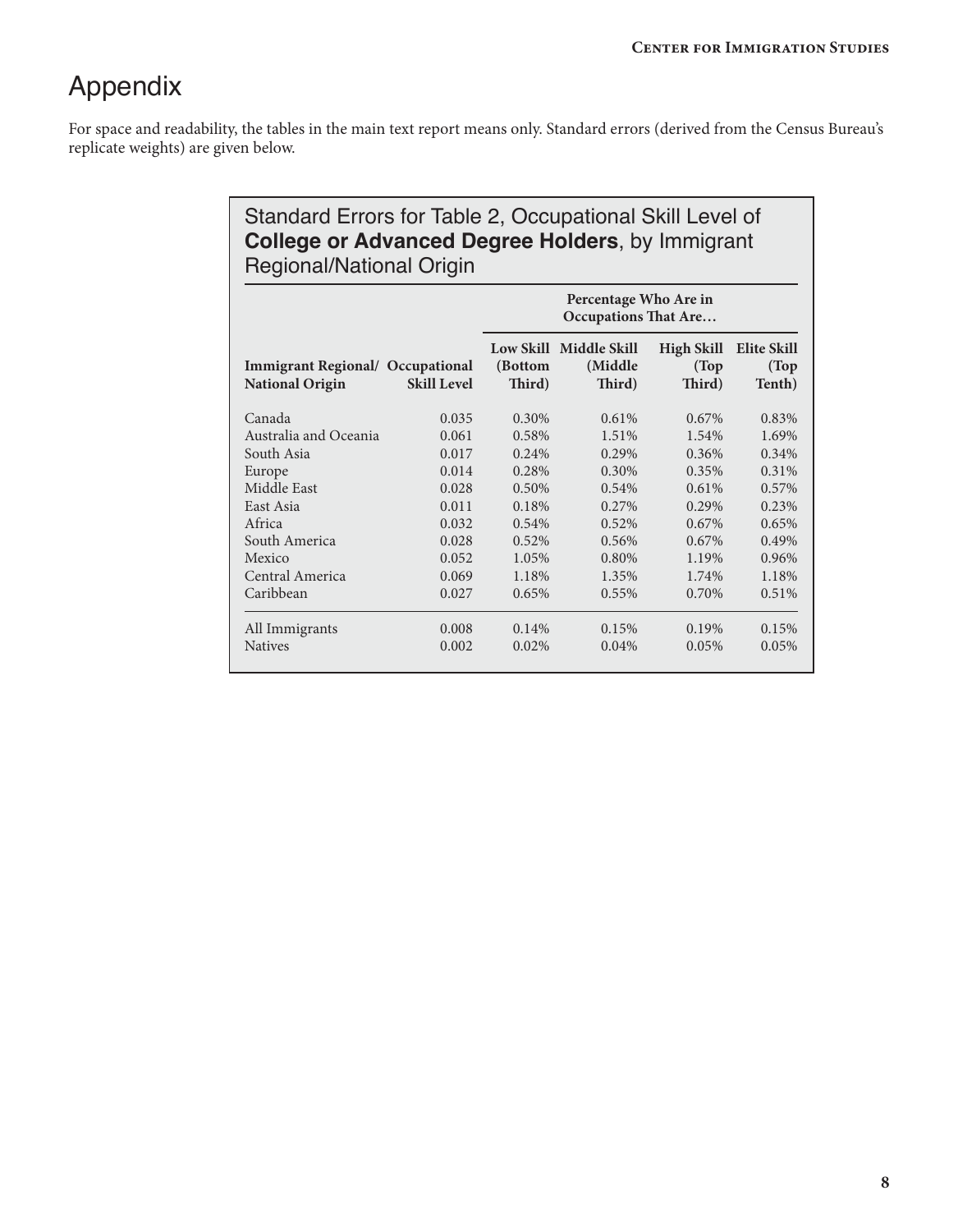Standard Errors for Table 3, Occupational Skill Level of **College Degree** Holders, by Immigrant Regional/National **Origin** 

|                                                                   |                    | Percentage Who Are in<br><b>Occupations That Are</b> |                                             |                                      |                                |  |
|-------------------------------------------------------------------|--------------------|------------------------------------------------------|---------------------------------------------|--------------------------------------|--------------------------------|--|
| <b>Immigrant Regional/ Occupational</b><br><b>National Origin</b> | <b>Skill Level</b> | (Bottom<br>Third)                                    | Low Skill Middle Skill<br>(Middle<br>Third) | <b>High Skill</b><br>(Top)<br>Third) | Elite Skill<br>(Top)<br>Tenth) |  |
| Canada                                                            | 0.033              | 0.52%                                                | 0.94%                                       | 1.00%                                | 0.79%                          |  |
| Australia and Oceania                                             | 0.064              | 1.05%                                                | 2.23%                                       | 2.23%                                | 1.77%                          |  |
| South Asia                                                        | 0.020              | 0.39%                                                | 0.50%                                       | 0.59%                                | 0.29%                          |  |
| Europe                                                            | 0.016              | 0.51%                                                | 0.52%                                       | 0.53%                                | 0.29%                          |  |
| East Asia                                                         | 0.011              | 0.29%                                                | 0.40%                                       | 0.39%                                | 0.20%                          |  |
| Africa                                                            | 0.025              | 0.74%                                                | 0.85%                                       | 0.85%                                | 0.53%                          |  |
| Middle East                                                       | 0.028              | 0.77%                                                | 0.89%                                       | $0.90\%$                             | 0.48%                          |  |
| South America                                                     | 0.027              | 0.74%                                                | $0.71\%$                                    | 0.81%                                | 0.44%                          |  |
| Mexico                                                            | 0.052              | 1.34%                                                | 1.03%                                       | 1.39%                                | 0.81%                          |  |
| Caribbean                                                         | 0.027              | 0.83%                                                | 0.76%                                       | 0.84%                                | 0.47%                          |  |
| Central America                                                   | 0.060              | 1.70%                                                | 1.71%                                       | 1.85%                                | 0.79%                          |  |
| All Immigrants                                                    | 0.007              | 0.20%                                                | 0.21%                                       | 0.24%                                | 0.12%                          |  |
| <b>Natives</b>                                                    | 0.002              | 0.03%                                                | 0.05%                                       | $0.06\%$                             | 0.04%                          |  |

Standard Errors for Table 4, Occupational Skill Level of **Advanced Degree** Holders, by Immigrant Regional/National Origin

|                                                                   |                    | Percentage Who Are in<br><b>Occupations That Are</b> |                                              |                               |                                       |  |
|-------------------------------------------------------------------|--------------------|------------------------------------------------------|----------------------------------------------|-------------------------------|---------------------------------------|--|
| <b>Immigrant Regional/ Occupational</b><br><b>National Origin</b> | <b>Skill Level</b> | (Bottom<br>Third)                                    | Low Skill Middle Skill<br>(Middle)<br>Third) | High Skill<br>(Top)<br>Third) | <b>Elite Skill</b><br>(Top)<br>Tenth) |  |
| Canada                                                            | 0.047              | 0.26%                                                | 0.57%                                        | 0.63%                         | 1.21%                                 |  |
| Middle East                                                       | 0.042              | 0.50%                                                | 0.62%                                        | 0.78%                         | 0.94%                                 |  |
| Australia and Oceania                                             | 0.089              | $0.67\%$                                             | 1.63%                                        | 1.79%                         | 2.60%                                 |  |
| East Asia                                                         | 0.015              | 0.18%                                                | 0.30%                                        | 0.35%                         | 0.39%                                 |  |
| South Asia                                                        | 0.022              | 0.26%                                                | 0.29%                                        | 0.37%                         | 0.52%                                 |  |
| Europe                                                            | 0.020              | 0.24%                                                | 0.32%                                        | 0.38%                         | 0.46%                                 |  |
| Africa                                                            | 0.049              | 0.63%                                                | 0.61%                                        | 0.87%                         | 1.10%                                 |  |
| Central America                                                   | 0.125              | 1.60%                                                | 1.85%                                        | 2.38%                         | 2.66%                                 |  |
| South America                                                     | 0.041              | $0.55\%$                                             | $0.77\%$                                     | 0.93%                         | 0.86%                                 |  |
| Mexico                                                            | 0.085              | 1.36%                                                | 1.11%                                        | 1.59%                         | 1.89%                                 |  |
| Caribbean                                                         | 0.055              | 0.96%                                                | 0.83%                                        | 1.18%                         | 1.06%                                 |  |
| All Immigrants                                                    | 0.009              | 0.12%                                                | 0.16%                                        | 0.19%                         | 0.24%                                 |  |
| <b>Natives</b>                                                    | 0.003              | 0.02%                                                | 0.05%                                        | 0.05%                         | 0.08%                                 |  |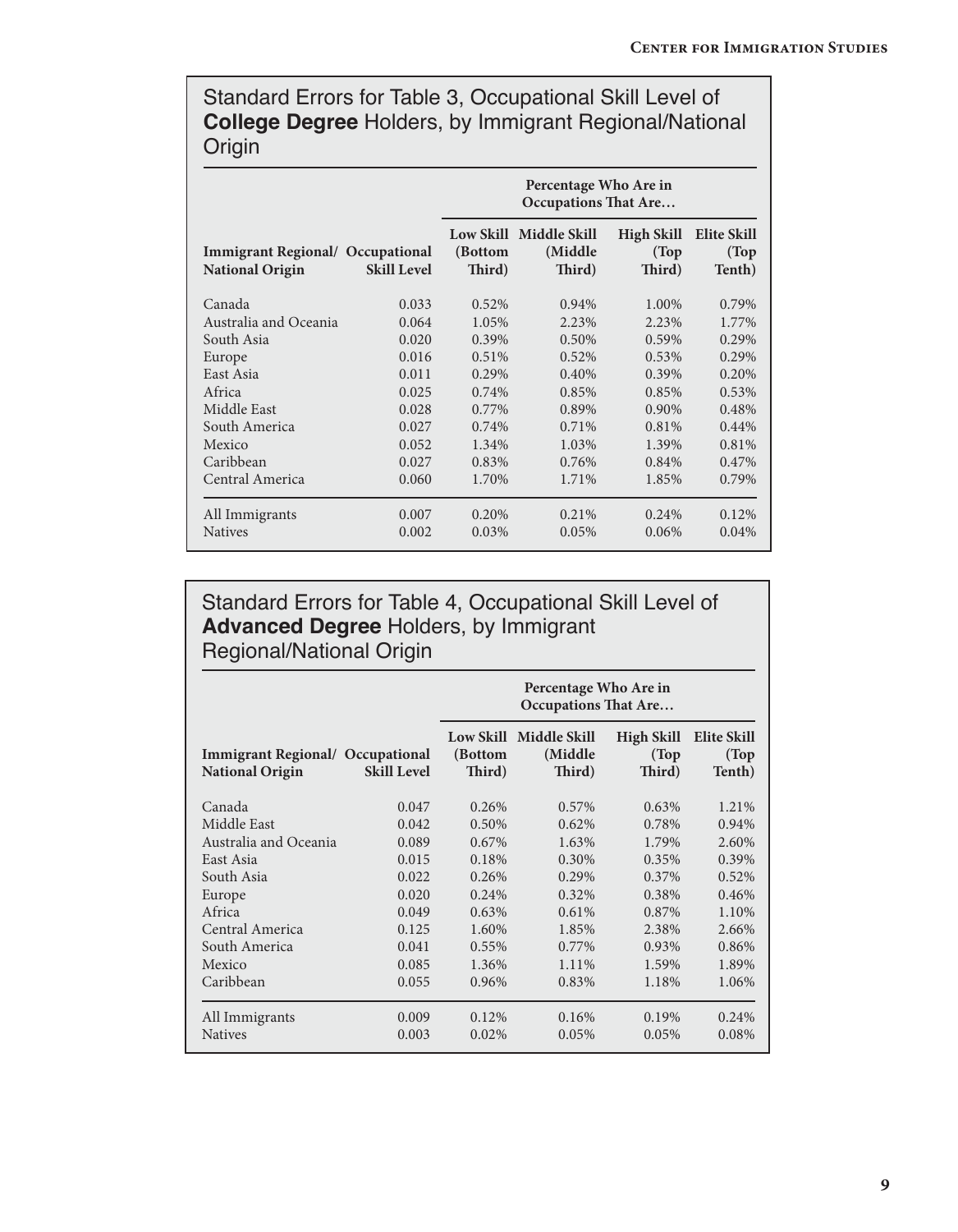#### Standard Errors for Table 5, Occupational Skill Level of **College Degree** Holders, by Immigrant Sending Country

|                                     |              |                                                | Percentage Who Are in<br><b>Occupations That Are</b> |                   |                                        |
|-------------------------------------|--------------|------------------------------------------------|------------------------------------------------------|-------------------|----------------------------------------|
| <b>Immigrant-Sending</b><br>Country | Occupational | <b>Low Skill</b><br>Skill Level (Bottom Third) | Middle Skill<br>(Middle Third)                       | <b>High Skill</b> | Elite Skill<br>(Top Third) (Top Tenth) |
| South Africa                        | 0.069        | 1.04%                                          | 2.48%                                                | 2.49%             | 1.81%                                  |
| Australia                           | 0.070        | 0.77%                                          | 2.49%                                                | 2.55%             | 1.92%                                  |
| Canada                              | 0.033        | 0.52%                                          | 0.94%                                                | 1.00%             | 0.79%                                  |
| United Kingdom                      | 0.029        | 0.54%                                          | 1.02%                                                | 1.07%             | 0.75%                                  |
| Israel/Palestine                    | 0.079        | 1.54%                                          | 2.92%                                                | 2.70%             | 2.35%                                  |
| Germany                             | 0.062        | 1.21%                                          | 1.67%                                                | 1.85%             | 1.28%                                  |
| Japan                               | 0.032        | 0.66%                                          | 1.26%                                                | 1.35%             | 0.77%                                  |
| (U.S. Native)                       | 0.002        | 0.03%                                          | 0.05%                                                | 0.06%             | 0.04%                                  |
| India                               | 0.022        | 0.43%                                          | 0.53%                                                | 0.69%             | 0.33%                                  |
| France                              | 0.088        | 1.70%                                          | 2.93%                                                | 3.28%             | 1.79%                                  |
| Ireland                             | 0.098        | 2.27%                                          | 2.88%                                                | 3.62%             | 1.66%                                  |
| China                               | 0.029        | 0.71%                                          | 0.80%                                                | 0.86%             | 0.52%                                  |
| Jamaica                             | 0.067        | 1.68%                                          | 1.82%                                                | 2.15%             | 1.59%                                  |
| Argentina                           | 0.103        | 2.34%                                          | 2.89%                                                | 3.31%             | 1.92%                                  |
| Taiwan                              | 0.048        | 1.07%                                          | 1.64%                                                | 1.75%             | 1.03%                                  |
| Guyana                              | 0.086        | 2.11%                                          | 3.07%                                                | 3.13%             | 1.58%                                  |
| Romania                             | 0.081        | 2.01%                                          | 2.11%                                                | 2.63%             | 1.44%                                  |
| Kenya                               | 0.101        | 2.79%                                          | 2.93%                                                | 3.53%             | 2.01%                                  |
| Venezuela                           | 0.071        | 1.76%                                          | 2.19%                                                | 2.62%             | 1.34%                                  |
| Iran                                | 0.069        | 1.74%                                          | 1.57%                                                | 1.82%             | 1.25%                                  |
| Philippines                         | 0.017        | 0.41%                                          | 0.54%                                                | 0.63%             | 0.27%                                  |
| Nigeria                             | 0.057        | 1.67%                                          | 1.66%                                                | 1.78%             | 1.19%                                  |
| Turkey                              | 0.106        | 2.79%                                          | 3.53%                                                | 3.85%             | 1.57%                                  |
| Russia                              | 0.058        | 1.92%                                          | 1.63%                                                | 1.92%             | 0.68%                                  |
| Vietnam                             | 0.057        | 1.38%                                          | 1.78%                                                | 1.74%             | 0.88%                                  |
| Korea                               | 0.037        | 0.73%                                          | 1.36%                                                | 1.36%             | 0.87%                                  |
| Pakistan                            | 0.056        | 1.57%                                          | 1.61%                                                | 1.86%             | 1.06%                                  |
| Brazil                              | 0.070        | 1.95%                                          | 1.76%                                                | 2.33%             | 0.80%                                  |
| Ukraine                             | 0.058        | 1.89%                                          | 1.75%                                                | 1.81%             | 0.74%                                  |
| Colombia                            | 0.055        | 1.40%                                          | 1.39%                                                | 1.47%             | 0.87%                                  |
| Haiti                               | 0.080        | 2.20%                                          | 2.29%                                                | 2.86%             | 1.64%                                  |
| Ghana                               | 0.091        | 3.04%                                          | 3.03%                                                | 3.40%             | 1.48%                                  |
| Mexico                              | 0.052        | 1.34%                                          | 1.03%                                                | 1.39%             | 0.81%                                  |
| Egypt                               | 0.063        | 2.07%                                          | 2.11%                                                | 1.86%             | 1.16%                                  |
| Ethiopia                            | 0.105        | 3.14%                                          | 2.83%                                                | 2.63%             | 1.79%                                  |
| Bangladesh                          | 0.080        | 2.12%                                          | 2.05%                                                | 2.11%             | 1.48%                                  |
| Indonesia                           | 0.097        | 2.88%                                          | 3.28%                                                | 2.80%             | 1.66%                                  |
| Iraq                                | 0.093        | 3.02%                                          | 2.59%                                                | 3.16%             | 1.39%                                  |
| Bulgaria                            | 0.117        | 3.89%                                          | 3.36%                                                | 4.18%             | 1.40%                                  |
| Poland                              | 0.078        | 2.55%                                          | 2.20%                                                | 2.23%             | 0.99%                                  |
| El Salvador                         | 0.109        | 3.60%                                          | 3.30%                                                | 3.45%             | 1.72%                                  |
| Peru                                | 0.053        | 1.75%                                          | 1.89%                                                | 1.71%             | 0.85%                                  |
| Burma                               | 0.099        | 3.67%                                          | 3.06%                                                | 3.26%             | 0.62%                                  |
| Ecuador                             | 0.083        | 2.70%                                          | 2.20%                                                | 2.60%             | 1.08%                                  |
| Thailand                            | 0.086        | 2.35%                                          | 2.83%                                                | 2.66%             | 1.25%                                  |
| Albania                             | 0.109        | 3.90%                                          | 3.18%                                                | 2.91%             | 1.77%                                  |
| Cuba                                | 0.045        | 1.44%                                          | 1.38%                                                | 1.34%             | 0.68%                                  |
| Nicaragua                           | 0.125        | 4.09%                                          | 3.86%                                                | 3.60%             | 1.98%                                  |
| Dominican Republic                  | 0.049        | 1.78%                                          | 1.80%                                                | 1.64%             | 0.57%                                  |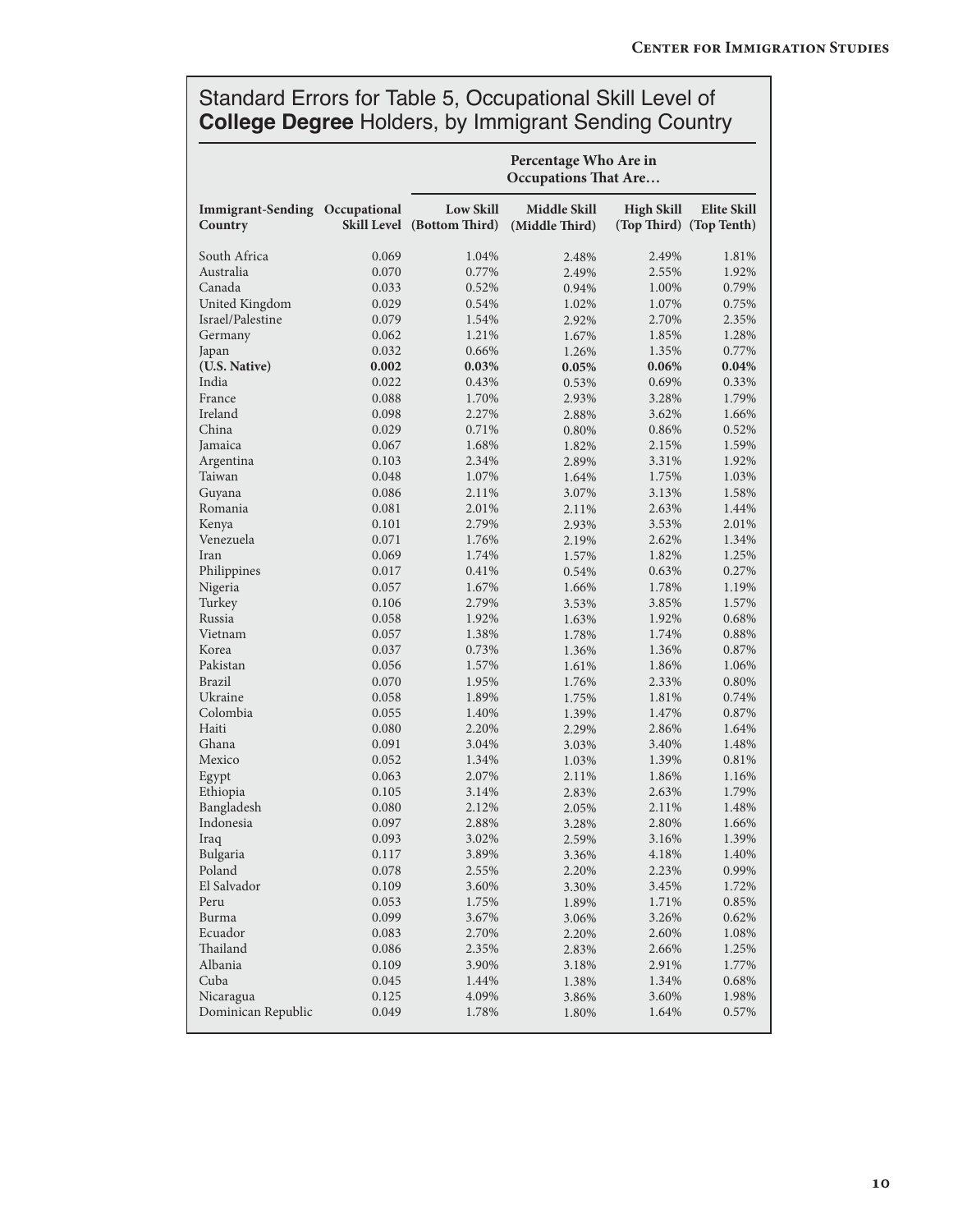#### Standard Errors for Table 6, Occupational Skill Level of **Advanced Degree** Holders, by Immigrant Sending Country

|                                     |              | Percentage Who Are in<br><b>Occupations That Are</b>  |                                       |                   |                                        |  |
|-------------------------------------|--------------|-------------------------------------------------------|---------------------------------------|-------------------|----------------------------------------|--|
| <b>Immigrant-Sending</b><br>Country | Occupational | <b>Low Skill</b><br><b>Skill Level</b> (Bottom Third) | <b>Middle Skill</b><br>(Middle Third) | <b>High Skill</b> | Elite Skill<br>(Top Third) (Top Tenth) |  |
| Egypt                               | 0.110        | 1.28%                                                 | 1.53%                                 | 1.71%             | 2.69%                                  |  |
| Lebanon                             | 0.132        | 0.61%                                                 | 2.49%                                 | 2.55%             | 3.26%                                  |  |
| Canada                              | 0.047        | 0.26%                                                 | 0.57%                                 | 0.63%             | 1.21%                                  |  |
| Spain                               | 0.091        | 0.27%                                                 | 1.29%                                 | 1.36%             | 2.78%                                  |  |
| Iran                                | 0.081        | 0.64%                                                 | 1.14%                                 | 1.33%             | 1.88%                                  |  |
| Israel/Palestine                    | 0.105        | 0.90%                                                 | 1.69%                                 | 1.96%             | 2.68%                                  |  |
| Korea                               | 0.056        | 0.58%                                                 | 0.82%                                 | 1.02%             | 1.22%                                  |  |
| South Africa                        | 0.140        | 1.27%                                                 | 1.85%                                 | 2.21%             | 3.13%                                  |  |
| Italy                               | 0.094        | 0.91%                                                 | 1.37%                                 | 1.62%             | 2.59%                                  |  |
| Turkey                              | 0.103        | 1.12%                                                 | 1.91%                                 | 2.10%             | 2.78%                                  |  |
| Argentina                           | 0.117        | 0.77%                                                 | 1.82%                                 | 1.84%             | 2.98%                                  |  |
| Romania                             | 0.075        | 0.80%                                                 | 1.06%                                 | 1.19%             | 1.94%                                  |  |
| China                               | 0.023        | 0.21%                                                 | 0.34%                                 | 0.40%             | 0.58%                                  |  |
| (U.S. Native)                       | 0.003        | 0.02%                                                 | 0.05%                                 | 0.05%             | 0.08%                                  |  |
| Pakistan                            | 0.091        | 0.85%                                                 | 1.35%                                 | 1.55%             | 1.83%                                  |  |
| Japan                               | 0.075        | 0.55%                                                 | 1.18%                                 | 1.19%             | 2.04%                                  |  |
| Australia                           | 0.097        | 0.29%                                                 | 1.70%                                 | 1.71%             | 3.07%                                  |  |
| Germany                             | 0.051        | 0.43%                                                 | 1.06%                                 | 1.07%             | 1.38%                                  |  |
| Ireland                             | 0.122        | 0.79%                                                 | 1.64%                                 | 1.56%             | 3.14%                                  |  |
| United Kingdom                      | 0.031        | 0.25%                                                 | 0.55%                                 | 0.61%             | 1.05%                                  |  |
| Netherlands                         | 0.107        | 0.50%                                                 | 1.67%                                 | 1.73%             | 3.14%                                  |  |
| Philippines                         | 0.056        | 0.57%                                                 | 0.99%                                 | 1.17%             | 1.09%                                  |  |
| Kenya                               | 0.132        | 1.66%                                                 | 1.99%                                 | 2.50%             | 3.73%                                  |  |
| Jamaica                             | 0.096        | 1.04%                                                 | 1.81%                                 | 1.92%             | 2.43%                                  |  |
| India                               | 0.021        | 0.22%                                                 | 0.36%                                 | 0.39%             | 0.54%                                  |  |
| Nepal                               | 0.167        | 2.81%                                                 | 1.97%                                 | 3.14%             | 3.09%                                  |  |
| France                              | 0.068        | 0.48%                                                 | 1.16%                                 | 1.17%             | 1.82%                                  |  |
| Nigeria                             | 0.073        | 1.05%                                                 | 1.28%                                 | 1.56%             | 1.66%                                  |  |
| Taiwan                              | 0.046        | 0.33%                                                 | 0.70%                                 | 0.78%             | 1.36%                                  |  |
| Ghana                               | 0.130        | 2.05%                                                 | 1.91%                                 | 2.52%             | 3.02%                                  |  |
| Vietnam                             | 0.139        | 1.70%                                                 | 2.08%                                 | 2.57%             | 2.72%                                  |  |
| <b>Brazil</b>                       | 0.098        | 1.40%                                                 | 1.64%                                 | 2.03%             | 1.87%                                  |  |
| Ethiopia                            | 0.165        | 2.19%                                                 | 2.60%                                 | 3.20%             | 3.66%                                  |  |
| Russia                              | 0.064        | 0.90%                                                 | 1.02%                                 | 1.31%             | 1.40%                                  |  |
| Mexico                              | 0.085        | 1.36%                                                 | 1.11%                                 | 1.59%             | 1.89%                                  |  |
| Venezuela                           | 0.095        | 1.32%                                                 | 2.07%                                 | 2.18%             | 2.23%                                  |  |
| Haiti                               | 0.175        | 2.29%                                                 | 2.46%                                 | 3.39%             | 3.58%                                  |  |
| Colombia                            | 0.069        | 1.05%                                                 | 1.39%                                 | 1.65%             | 1.41%                                  |  |
| Ecuador                             | 0.206        | 3.52%                                                 | 3.15%                                 | 4.10%             | 3.24%                                  |  |
| Poland                              | 0.075        | 1.28%                                                 | 1.24%                                 | 1.43%             | 1.61%                                  |  |
| Peru                                | 0.097        | 1.89%                                                 | 1.51%                                 | 2.08%             | 2.27%                                  |  |
| Thailand                            | 0.146        | 1.48%                                                 | 3.19%                                 | 3.31%             | 2.83%                                  |  |
| Bulgaria                            | 0.127        | 2.43%                                                 | 2.53%                                 | 3.12%             | 2.69%                                  |  |
| Ukraine                             | 0.075        | 1.52%                                                 | 1.29%                                 | 1.69%             | 1.64%                                  |  |
| Bangladesh                          | 0.110        | 1.90%                                                 | 1.84%                                 | 2.32%             | 2.18%                                  |  |
| Cuba                                | 0.091        | 1.68%                                                 | 1.65%                                 | 2.10%             | 1.60%                                  |  |
| Dominican Republic                  | 0.150        | 3.16%                                                 | 2.16%                                 | 3.13%             | 2.61%                                  |  |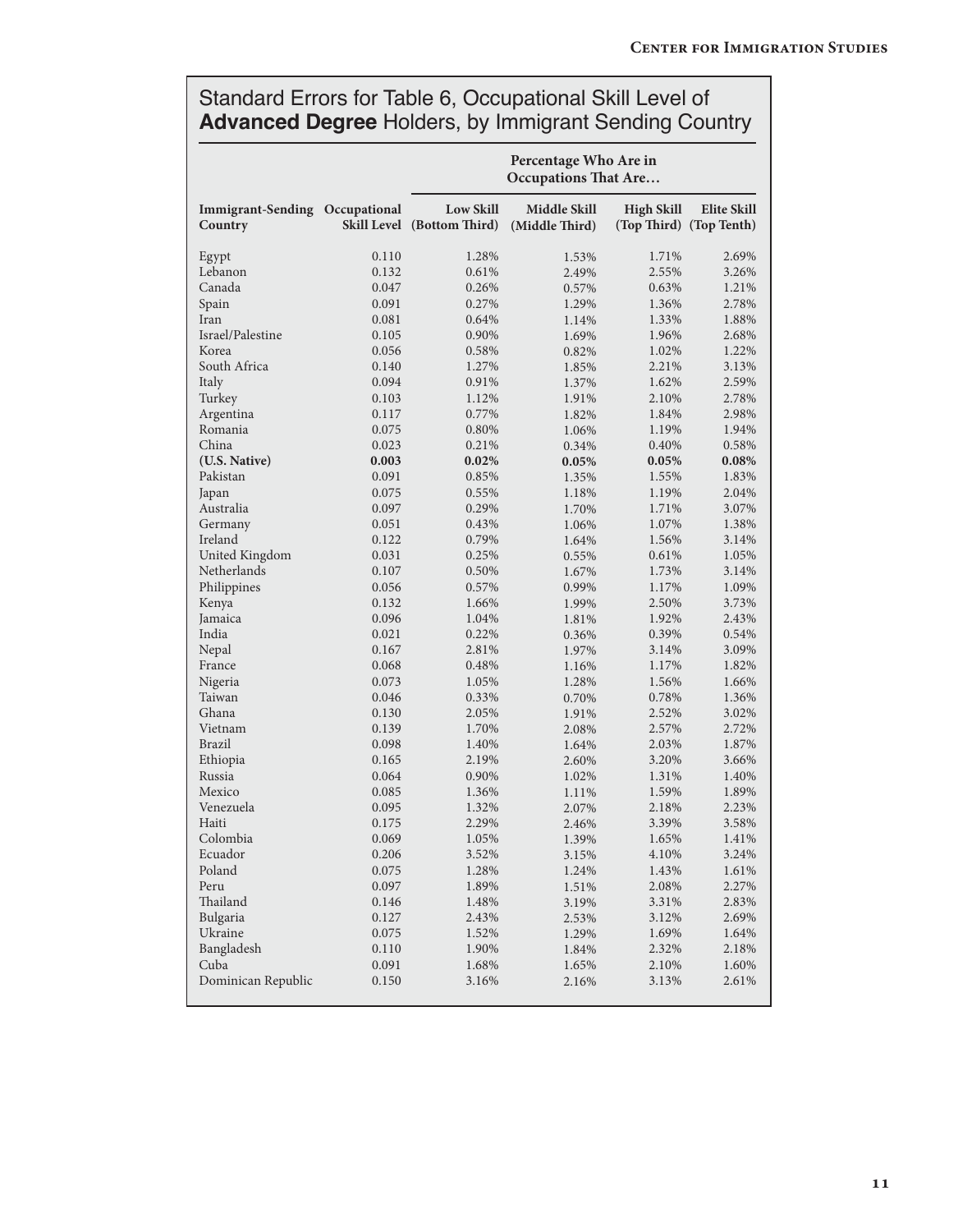#### Standard Errors for Table 7, Occupational Skill Level of **College or Advanced Degree** Holders, by Years of Residency

|                                                               |                                    | Percentage Who Are in<br><b>Occupations That Are</b> |                                              |                                           |                                  |
|---------------------------------------------------------------|------------------------------------|------------------------------------------------------|----------------------------------------------|-------------------------------------------|----------------------------------|
| <b>Years of Residency</b>                                     | Occupational<br><b>Skill Level</b> | (Bottom<br>Third)                                    | Low Skill Middle Skill<br>(Middle)<br>Third) | High Skill<br>(Top<br>Third)              | Elite Skill<br>(Top<br>Tenth)    |
| Less than 10<br>$10 \text{ to } 19$<br>20 to 29<br>30 or More | 0.012<br>0.011<br>0.012<br>0.028   | 0.24%<br>$0.22\%$<br>0.21%<br>0.43%                  | 0.26%<br>$0.21\%$<br>0.24%<br>$0.54\%$       | 0.28%<br>$0.27\%$<br>$0.31\%$<br>$0.62\%$ | 0.24%<br>0.24%<br>0.26%<br>0.58% |

### End Notes

<sup>1</sup> Part of the shift is due to Asia overtaking Latin America as the most common source of new immigration, but even Latin American immigrants have become more educated in recent years.

<sup>2</sup> Among the nation's 44 million foreign-born individuals, an estimated 11 million are illegally present in the United States. Some illegal immigrants can have work permits, however. Examples include recipients of Deferred Action for Childhood Arrivals (DACA) and those who have Temporary Protected Status (TPS).

<sup>3</sup> Matloob Piracha and Florin Vadean, "Migrant Educational Mismatch and the Labour Market", in *[International Handbook](https://www.e-elgar.com/shop/international-handbook-on-the-economics-of-migration?___website=uk_warehouse) [on the Economics of Migration](https://www.e-elgar.com/shop/international-handbook-on-the-economics-of-migration?___website=uk_warehouse)*, Amelie F. Constant and Klaus F. Zimmermann, Eds., Northampton, MA: Edward Elgar Publishing, 2013.

<sup>4</sup> This mobility problem may be overstated, however. A recent study finds that immigrants on temporary visas have similar job-changing rates to permanent residents and natives. Mobility is typically lower only when temporary immigrants are using their current employer as a green-card sponsor. See Jennifer Hunt, ["How Restricted Is the Job Mobility of Skilled](http://www.nber.org/papers/w23529) [Temporary Work Visa Holders?",](http://www.nber.org/papers/w23529) NBER Working Paper 23529, June 2017.

<sup>5</sup> This is perhaps one reason that U.S. employers devalue foreign credentials. For more on this topic, see Ana Ferrer and W. Craig Riddell, ["Education, Credentials, and Immigrant Earnings"](https://www.jstor.org/stable/25478272?seq=1#page_scan_tab_contents), *Canadian Journal of Economics*, Vol. 41, No. 1, February 2008, pp. 186-216.

<sup>6</sup> Piracha and Vadean, "Migrant Educational Mismatch and the Labour Market", Table 1.

<sup>7</sup> Barry R. Chiswick and Paul W. Miller, "Educational Mismatch: Are High-Skilled Immigrants Really Working at High-Skilled Jobs, and What Price Do They Pay If They Aren't?", *[High Skilled Immigration in a Global Labor Market](https://www.amazon.com/High-Skilled-Immigration-Global-Labor-Market/dp/0844743852)*, Barry R. Chiswick, Ed., Washington, D.C.: American Enterprise Institute Press, 2010, pp. 111-154.

<sup>8</sup> The Census Bureau asks for each respondent's most recent occupation within the last five years. Therefore, it is possible to identify the occupation of some non-working respondents. However, keeping unemployed respondents in the dataset opens the possibility that recently arrived immigrants will give the occupations they had in their native countries. Therefore, non-working respondents are excluded from the analysis. This decision has no practical effect on the results.